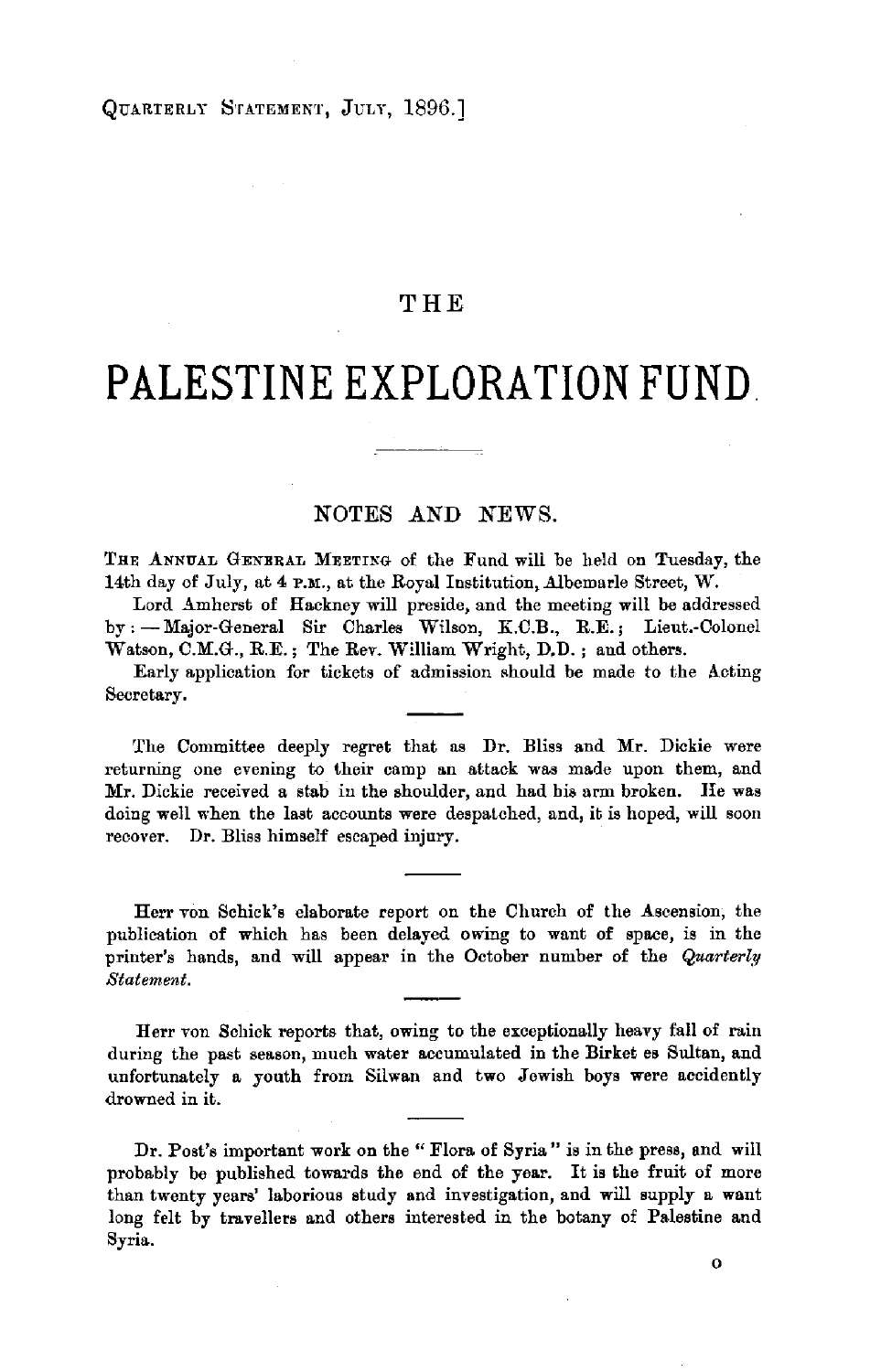## 202 NOTES AND NEWS.

Dr. H. B. Waterman, Hon. Sec. for the Western States of North America, has been engaged to give six weeks' daily lectures upon the large Model of Palestine built upon the shore of Lake Chautauqua, in the State of New York.

THE STRI0TEST ECONOMY IS EMPLOYED IN CARRYING ON THE EXCAVATIONS AT JERUSALEM, BUT THE EXPENSES ARE NECESSARILY GREAT, AND THERE IS VERY URGENT NEED OF FUNDS IN ORDER THAT THE WORK MAY BE CONTINUED WHILST THE OPPORTUNITY LASTS.

The Rev. Theodore E. Dowling reports that the Fifth Annual Course of Evening Lectures, under the auspices of the Jerusalem Association, was delivered ou Saturdays during February and March in the Grand New Hotel and Howard's Hotel, Jerusalem. A fair attendance of tourists was thus A fair attendance of tourists was thus secured, and the managers of both hotels heartily co-operated.

**Mr.** Ellis opened the course with a thoughtfully-written paper, illustrated by two diagrams, on" The South Wall of Jerusalem." The Rev. C. T. Wilson interested his small, though select, audience with his personal experiences of "The Fellahin." At the request of Bishop Blyth this lecture was repeated in the Bishop's drawing-room. Dr. Wheeler, always ready to help, delivered the third lecture on "The Jews in Jerusalem." Through the kindness of Mr. Lunn the Rev. Dr. Cunningham Geikie became responsible for the fourth lecture on "Glimpses of Palestine in the Past." The Jerusalem Association is indebted to the Messrs. Perowne for generous contributions on behalf of special lectures delivered to their travelling tourists. Dr. Bliss, on successive Saturdays, spoke on" Recent Excavations" and "'fhe Mounds of Palestine." At the concluding lecture Dr. Chaplin presided, and hie encouraging remarks were appreciated.

The collections this year were larger than on any previous occasion, and realised 1607·20 piastres.

TOURISTS are cordially invited to visit the Loan Collection of "Antiques" in the JERUSALEM AssOCIATION RooM of the Palestine Exploration Fund, opposite the Tower of David. Hours : 8 to 12, and 2 to 6. Maps of Palestine and Palestine Exploration Fund publications are kept for sale. Necessary information will be gladly given by the Rev. Theodore E. Dowling, *Hon. Sec.* 

The Committee have to acknowledge with thanks the following donations to the Library of the Fund :-

- " **A** Pilgrimage to Palestine, 1893-4." By Rev. James Smith, D.D. From the Author.
- "Etudes d'Archéologie Orientale," tome ii, livraisons 6-11. From the Author, Professor Clermont-Ganneau.
- "Die Stiftshiitte der Tempel in Jerusalem und der Tempelplatz der Jetztzeit." By Conrad Schick. From the Author.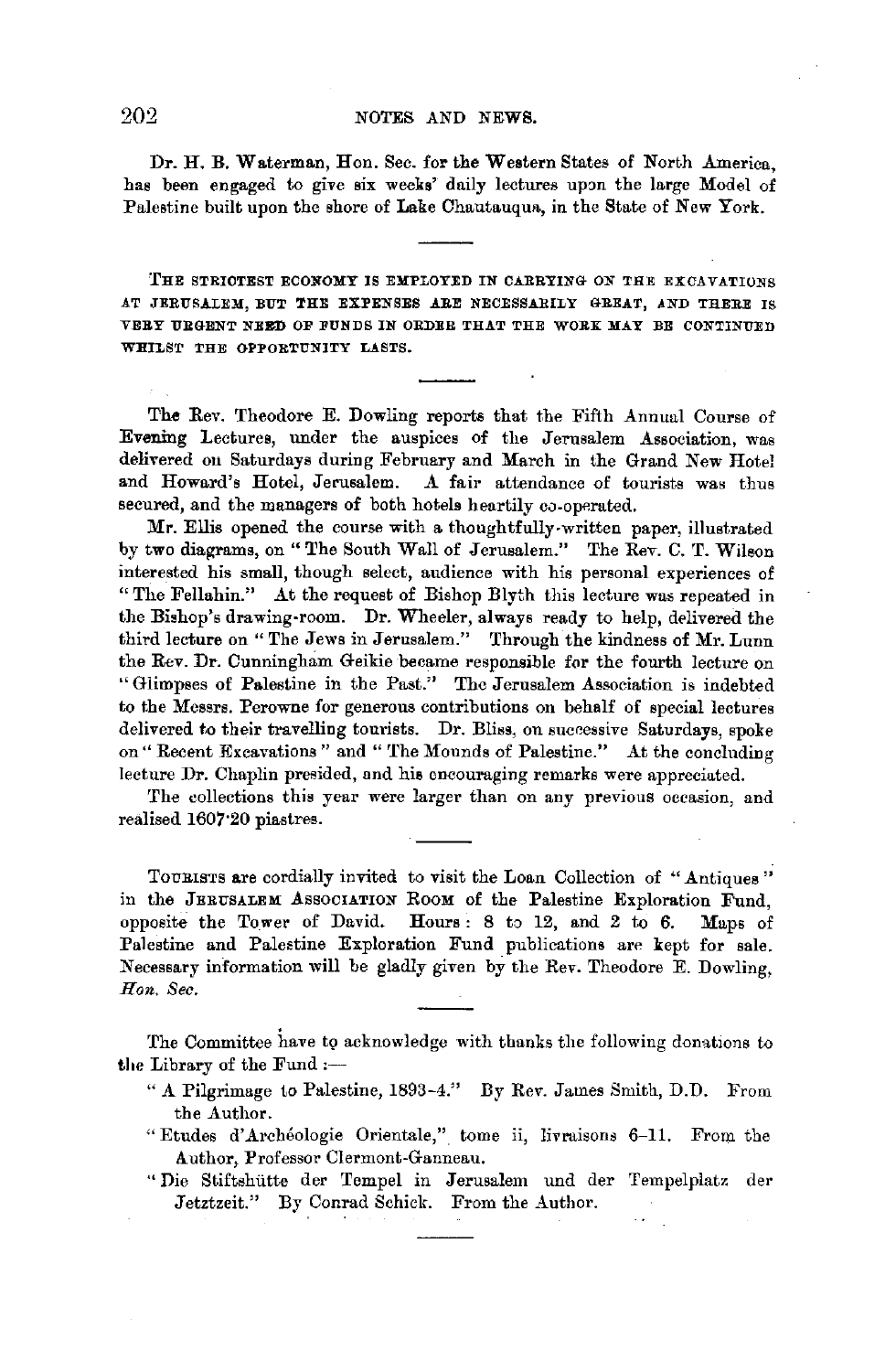#### NOTES AND NEWS. 203

The Committee will be glad to receive donations of Books to the Library of the Fund, which already contains many works of great value relating to Palestine and other Bible Lands. A catalogue of Books in the Library is published in the July *Quarterly Statement,* 1893.

The following have kindly consented to act as Honorary Local Secre $t$ aries : $-$ 

Abergavenny.-Rev. Fred W. G. Whitfield, Vicar of

*Ramsgate.*-Rev. F. W. Carpenter, Harley Villa. Edith Road, in succession to the Rev. Charles Harris, removed to Appledore, Ashford.

Mr. George Armstrong's Raised Map of Palestine is on view at the office of the Fund. A circular giving full particulars about it will be sent on application to the Secretary.

The second edition of the new Collotype Print or Photo-relief from a specially prepared copy of the Raised Map of Palestine is sold out. **A**  third edition has been prepared. Price to subscribers, 2s. 3d.; non-subscribers,  $3s.$   $3d.$ , post free.

The print is on thin paper, measuring 20 inches by  $28\frac{1}{3}$  inches.

It having again been reported to the Executive Committee of the Palestine Exploration Fund that certain book hawkers are representing themselves as agents of the Society, the Committee have to caution subscribers and the public that they have no book hawkers of any sort or kind in their employ, and that NONE OF THEIR WORKS ARE SOLD BY ANY ITINERANT AGENTS.

The museum of the Fund, at 24, Hanover Square, is now open to subscribers between the hours of 10 a.m. and 5 p.m., every week-day except Saturdays, when it closes at 2 p.m.

It may be well to mention that plans and photographs alluded to in the reports from Jerusalem and elsewhere cannot all be published, but all are preserved in the offices of the Fund, where they may be seen by suhscribers.

The first portion of M. Clermont-Ganneau's work, "Archæological Researches in Palestine," is now ready, and being sent to subscribers.

*Memo. for Subscribers to the Survey of Palestine.*-In the original programme it was intended that the "Archaeological Researches" of M. Clermont. Ganneau should be published in one volume, but the work increased so much since its commencement that the Committee found it necessary to arrange for

o *2*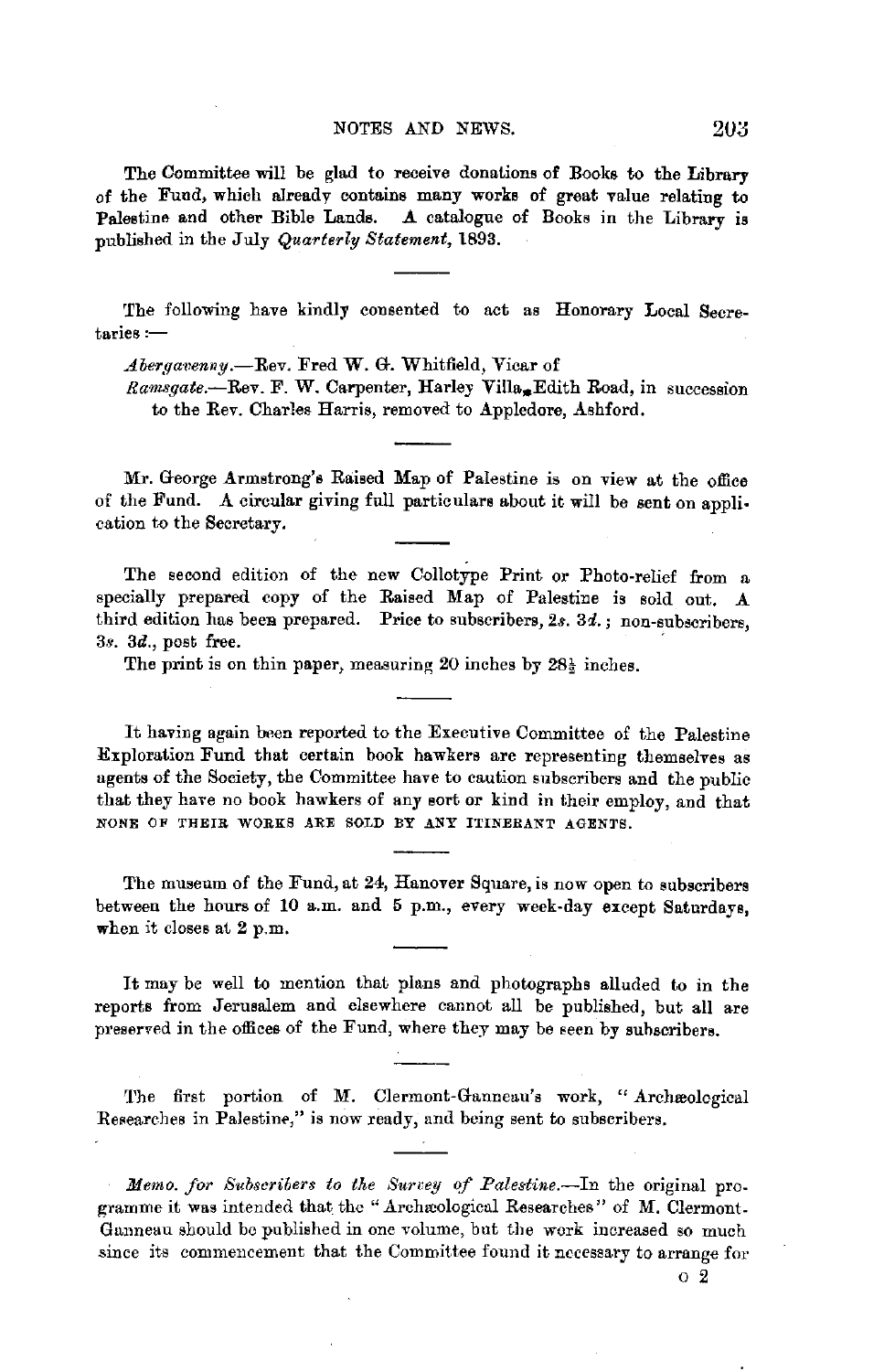## 204 NOTES AND NEWS.

the publication of the whole in two volumes. Vol. II has been published in advance for the reasons stated in the prefatory note.

Vol. I treats of Jerusalem and neighbourhood, is well forward, and, when ready, will be sent out to the first 250 Subscribers. There will be no increase in the price of the work to Subscribers.

**.A.** third and revised edition of "Syrian Stone Lore," by Lieut.-Colonel Conder, R.E., is in the press, and will be ready shortly.

An important work by Lieut.-Colonel Conder, R.E., entitled, "The Latin Kingdom of Jerusalem "--1099 to 1292 A.D.-and describing the condition of Palestine under the Crusaders, **is** in the press. It is based on the chronicles and contemporary accounts, both Christian and Moslem, and on the information collected during the progress of the Survey, with descriptions of the scenes of the important events, and other information not to be found in previous histories of the Crusades. The whole will form an octavo volume of about 400 pages.

The "Irish Times" of the 15th April, referring to the work of the Fund, remarks: "It would be impossible in a passing word to describe all the curious discoveries that have been made upon this ancient and sacred site. Every day adds to them, and it is a hard task for expert scholars to weigh, expound, and apportion their importance. The Palestine Exploration Fund Committee have never published a more important *Quarterly Statement*. The archæological results obtained are in rich proportion to the sums that have been expended, and surely this is a time when the objects of the body should fully and generously be supported. No one can tell how long the privileges now enjoyed may last, and it **is** the duty of the whole Christian community to make the most of them. Any day a great discovery may be made transcending in consequence any that has previously been nchieved. The old history of Jerusalem lies deep buried beneath the modern surface, and to reach it there must be deep digging. The work is necessarily costly but it is worth the doing."

Since the last *Quarterly Statement* was issued the Palestine Pilgrims' Text Society have published the following :-

- Part 14 of Book III of Marino Sanuto's "Secrets for True Crusaders to Help Them to Recover the Holy Land, A.D. 1321." Translated by Aubrey Stewart, **M.A.** Geographical notes by Lieut.-Colonel Conder, R.E., with three maps.
- "Burchard of Mount Sion (1280 AD.)." Translated from the original Latin by Aubrey Stewart, M.A. With geographical notes by Lieut. Colonel Conder.
- "Jacques de Vitry (1180 A.D.)." Part of the Abbreviated History of Jerusalem. Translated from the original Latin by Aubrey Stewart, **M.A.**
- To be followed by Bohaeddin's "Life of Saladin," which is now in the press.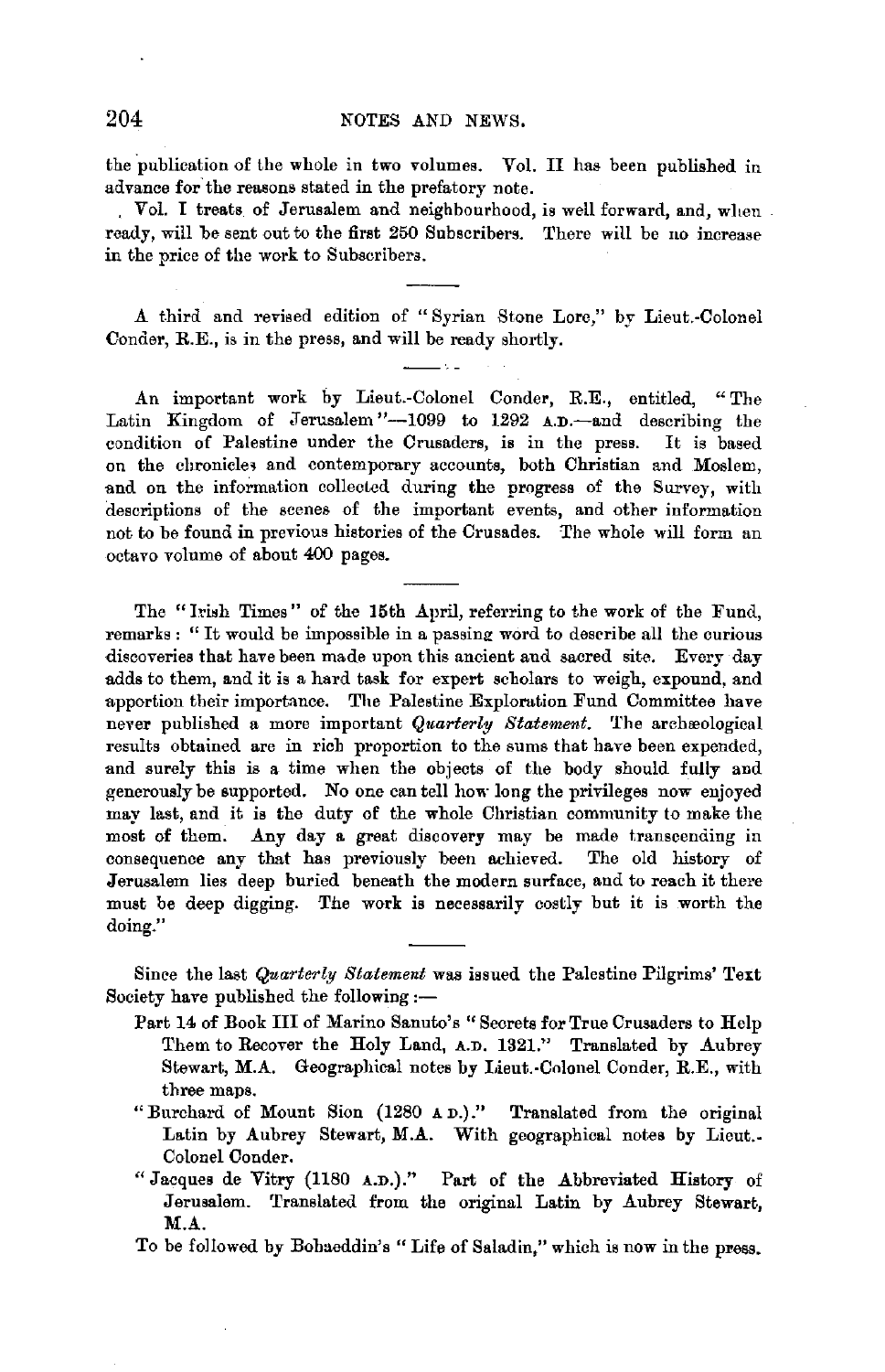A complete set of the Palestine Pilgrims' Text Translations in 12 volumes, bound in cloth ; price, £10 IOs.

Branch Associations of the Bible Society, all Sunday Schools within the Sunday School Institute, the Sunday School Union, and the Wesleyan Sunday School Institute, will please observe that by a special Resolution of the Committee they will henceforth be treated as subscribers and be allowed to purchase the books and maps (by application only to the Secretary) at reduced price.

The income of the Society, from March 24th to June 22nd, 1896, was-from annual subscriptions and donations, including Local Societies, £270 18s. *Id.;* from all sources-£510 *ls.* 5d. The expenditure during the same period was £641 7s. 6d. On June 23rd the balance in the Bank was £226 *2s. ld.* The excavations at Jerusalem cost not less than £100 per month.

Subscribers are requested to note that the following cases for binding, casts, and slides can be had by applicatiou to the Assistant Secretary at the Office of the Fund:-

Cases for binding Herr Schumacher's "Jaulan," *ls.* each.

Cases for binding the *Quarter(11 Statement,* in green or chocolate, *ls.* each. Cases for binding "Abila," "Pella," and "'Ajlûn" in one volume, *ls.* each.

Casts of the Tablet, with Cuneiform Inscription, found at Tell el Hesy, at a depth of 35 feet, in May, 1892, by Dr. Bliss, Explorer to the Fund. It belongs to the general diplomatic correspondence carried on between Amenhotep III and IV and their agents in various Paiestinian towns. Price *2s.* 6d. each.

Casts of the Ancient Hebrew Weight brought by Dr. Chaplin from Samaria, price *2s.* 6d. each.

Casts of an Inscribed Weight or Bead from Palestine, forwarded by Professor Wright, Cambridge, Mass., U.S.A., price ls. each.

Lantern slides of the Raised Map, the Sidon Sarcophagi, aud of the Bible places mentioned in the catalogue of photos and special list of slides.

In order to make up complete sets of the *Quarterly Statement* the Committee will be very glad to receive any of the back numbers.

While desiring to give publicity to proposed identifications and other theories advanced by officers of the Fund and contributors to the pages of the *Quarterly Statement,* the Committee wish it to be distinctly understood that by publishing them in the *Quarterly Statement* they neither sanction nor adopt them.

Subscribers who do not receive the *Qua-rterly Statement* regularly are asked to send a note to the Secretary. Great care is taken to forward each number to all who are entitled to receive it, but changes of address and other causes give rise occasionally to omissions.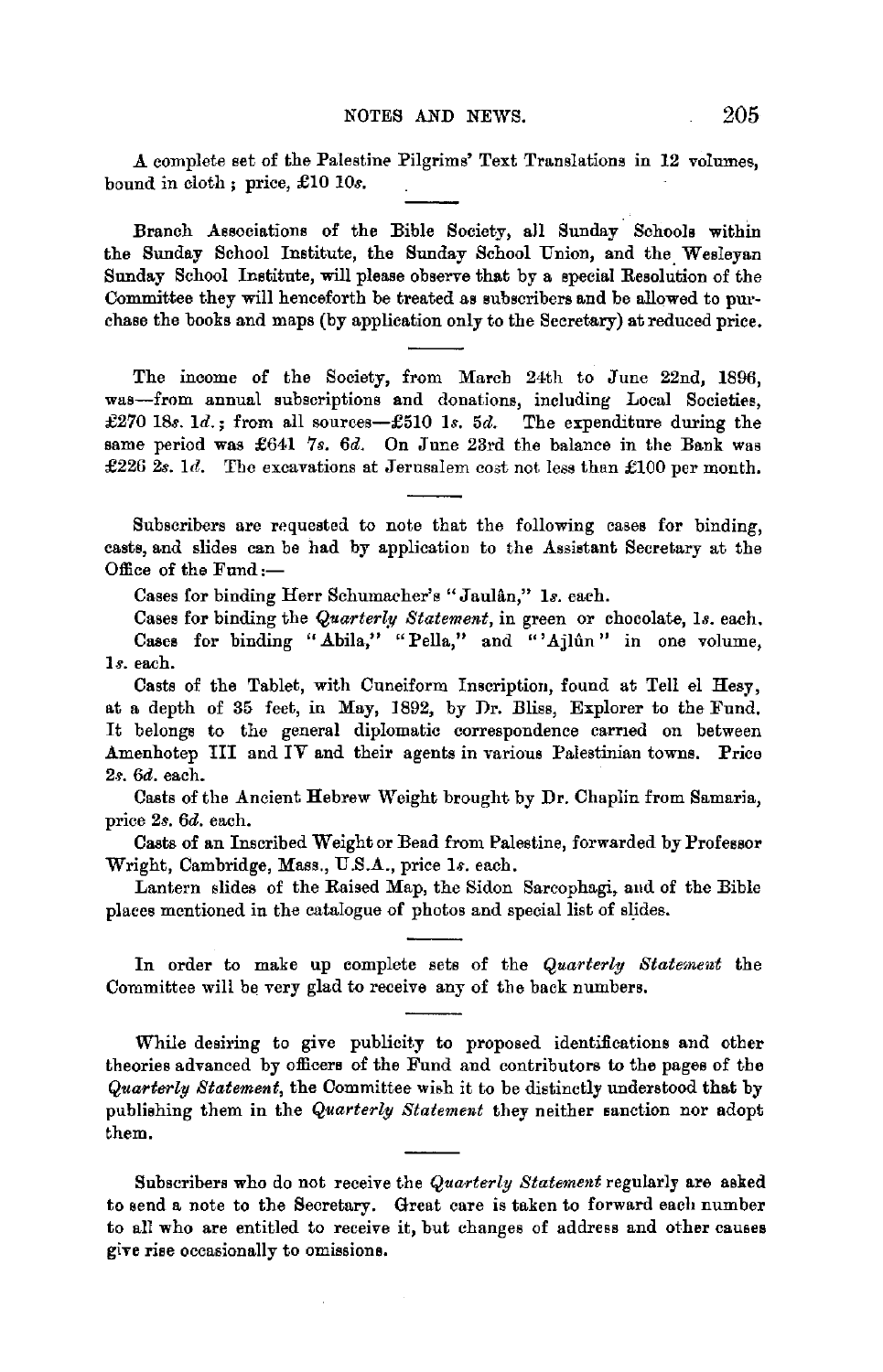The authorised lecturers for the Society are-

### AMERICA.

- Professor Theodore F. Wright, Ph.D., 42, Quincy Street, Cambridge, **Mass.,** Honorary General Secretary of the Palestine Exploration Fund for the United States. His subjects are as follows:-
	- (1) *The Building* of *Jerusalem.*
	- (2) *The Overthrow* of *Jerusalem.*
	- (3) The Progress of the Palestine Exploration.

### ENGLAND.

The Rev. Thomas Harrison, F.R,G.S., The Vicarage, Appledore, Ashford, Kent. His subjects are as follows:-

- (1) *Research and Discovery in the Holy Land.*
- (2) *Bible Scenes in the Light of Modern Science.*
- (3) The Survey of Eastern Palestine.
- (4) In the Track of the Israelites from Egypt to Canaan.
- (5) The Jordan Valley, the Dead Sea, and the Cities of the Plain.
- (6) *The Recovery of Jerusalem-(Excavatiuns in* 1894).
- **(7)** *The Reaovery of Lachish and the Hebrew Conquest of Palestine.*
- **(8)** *A.rchmological Illustrations of the Bible.* (Specially adapted for Sunday School Teachers).

**N.B.-All** these Lectures are illustrated by specially prepared lantern slides.

The Rev. Charles Harris, **M.A.,** F.R.G.S., Appledore, Ashford, Kent. (All Lectures illustrated by lantern slides). His subjects are as follows: $\leftarrow$ 

- (1) *Modern Discoveries in Palestine.* •
- (2) Stories in Stone; or, New Light on the Old Testament.
- (3) *Underground Jerusalem; or, With tke Explorer in* 1895. Bible Stories from the Monuments, or Old Testament History in the Light of Modern Research :--
- (4) A. *Tke Story of Joseph; or, Life in Ancient Egypt.*
- (5) B. *The Story of Moses; or, Through the Desert to tke Promised*  · *Land.*
- (6) c. *Tke Story of Joshua; or, The Buried City of Lachis/..*
- (7) D. *The Story of Sennacherib; or Scenes of Assyrian Warfare.*
- (8) E. The Story of the Hittites; or, A Lost Nation Found.

## SCOTLAND.

The Rev. J. R. Macpherson, B.D., Kinnaird Manse, Inchture, N.B. His subjects are as follows:-

- (1) *Excavations in Jerusalem,* 1868-70, 1894-5.
- (2) *Lachish, a Mound of Buried Cities; witk Comparative Illustra* $tions$  from some Egyptian Tells.
- **{3)** *Recent Discoveries ,n Palestine-Lachish and Jerusalem.*
- **(4)** *E:JJploration in Judea.*
- (5) *Galilee and Samaria.*